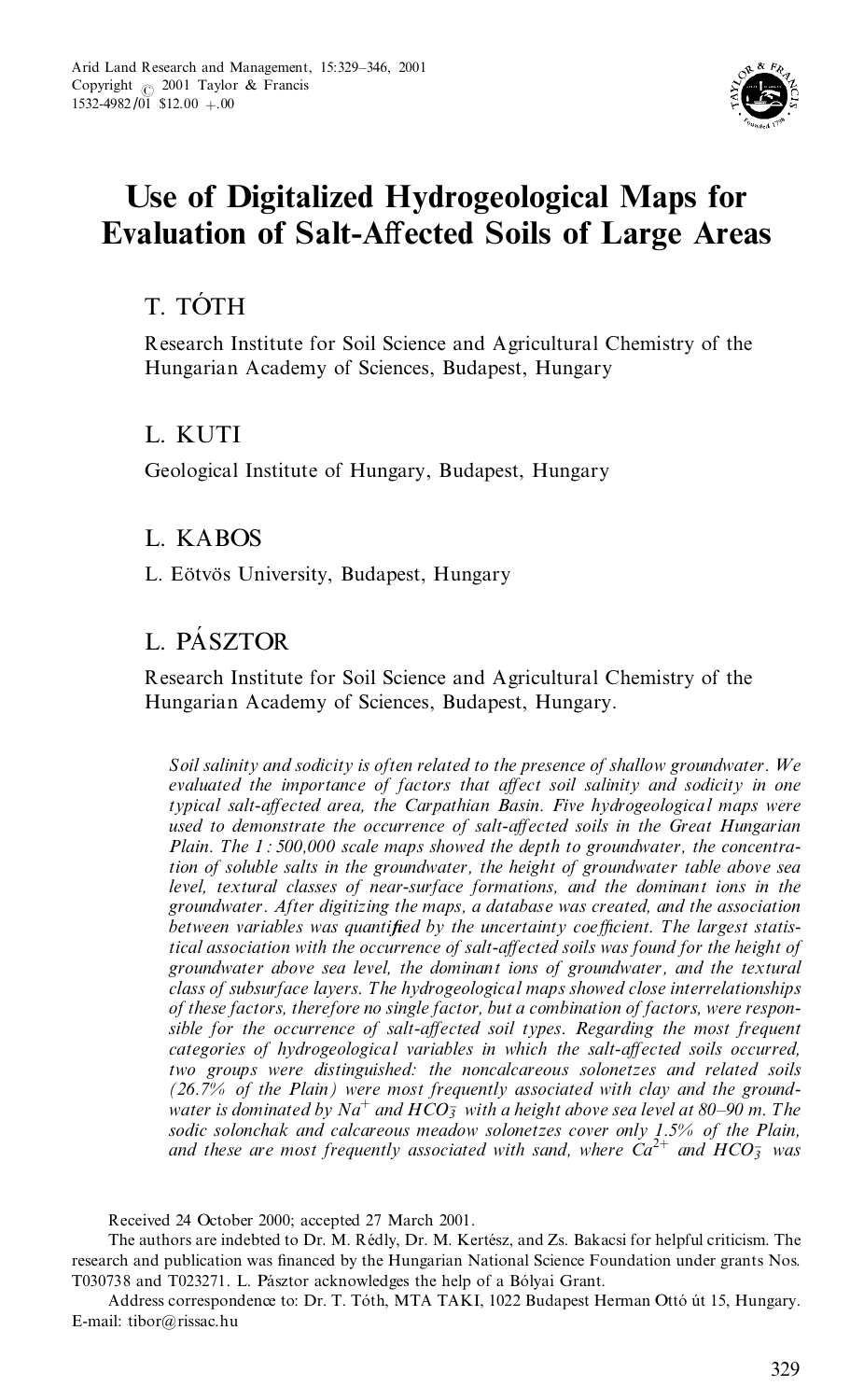*dominant* in the groundwater. However this group did not adhere to one specific zone *of groundwater level, and also showed territorial segregation.*

**Keywords** soil formation, hydrogeological survey, Hungary, cross-tabulation, statistical association, Geographical Information System, GIS

Due to the complexity of the processes of soil formation, it is difficult to set up deterministic relationships between soil-forming factors and soil properties. However, possible statistical relationships may exist between soil properties and soil-forming factors. Such relationships would be useful in the spatial prediction of soil types and soil properties. For example if the major factors that affect the formation of salt-affected soils (SASs) are quantified, then the risk of management practices which may result in salinization can be more reliably predicted.

Through digitizing soil maps and soil-forming factors, it may be possible to create a database which lists the occurrences of categories required for map delineation. The quantitative relationships between digitized maps require methods suitable for the analysis of categorical variables.

Based on published maps, our objective was to describe the distribution of the main hydrogeological factors related to the formation of SASs on the Great Hungarian Plain. The SASs of Hungary were formed under the influence of shallow groundwater, and that is characteristic for alluvial basins worldwide. Paralleling the work of Daineko and Fridland (1972), we calculated statistical associations based on the cross-tabulation between soil-forming factors. The association was interpreted employing existing theories on the formation of SASs. A subsequent article (Toth et al., 2001) describes the probability of predicting the occurrence of SASs.

### **Materials and Methods**

#### *The Base Maps*

A map of salt-affected Hungarian soils was published by Szabolcs (1974) (Figure 1). Soil categories of this map (Table 1) are correlated with other classification systems. Most of the categories are compatible with those of Kellog (1934), McClelland and colleagues (1959) and Bui and others (1998).

About one-third of the territory of the Great Hungarian Plain (46–48.5°N and 19–22.5°E) is affected by salinity/sodicity, mainly by solonetz-forming processes, one-third has potential SAS, and one-third is not threatened by salinity/sodicity. Potential SASs were distinguished from other soils as those which are not affected at present, but which could become considerably saline or sodic as a consequence of irrigation (Szabolcs 1974). The territorial segregation of some types of SASs is evident. The soil types Nos, 2–6 of Table 1 are concentrated mostly in the Danube-Tisza Interfluve, the Nos, 7-10 are more typical in the Tisza Plain. Except for the grouping of calcareous SASs (No 4 and 6) with the solonchaks, Table 1 lists the types of SASs roughly in decreasing salt concentration.

In the study region, the elevation of typical salt-affected areas above sea level is 80–90 m, climate is temperate continental with mean annual temperature of  $10\degree\text{C}$ ,  $(-2^{\circ})$  in January, 21 $^{\circ}$  in July), average annual precipitation is 527 mm (the rainiest month is June with 71 mm, the least rainy is January with 30 mm), mean annual pan evaporation is 900 mm.

The methodology of hydrogeological mapping (Figures 2–6) was formulated by Rónai (1975). Shallow borings, totaling 12422 were completed inside the Plain between 1964 and 1985. Boring depth was 10 m, or to the first solid/gravely layer. Soil and underground samples were collected from each stratigraphically distin guished layer. The depth of the groundwater table was determined with 0.5 m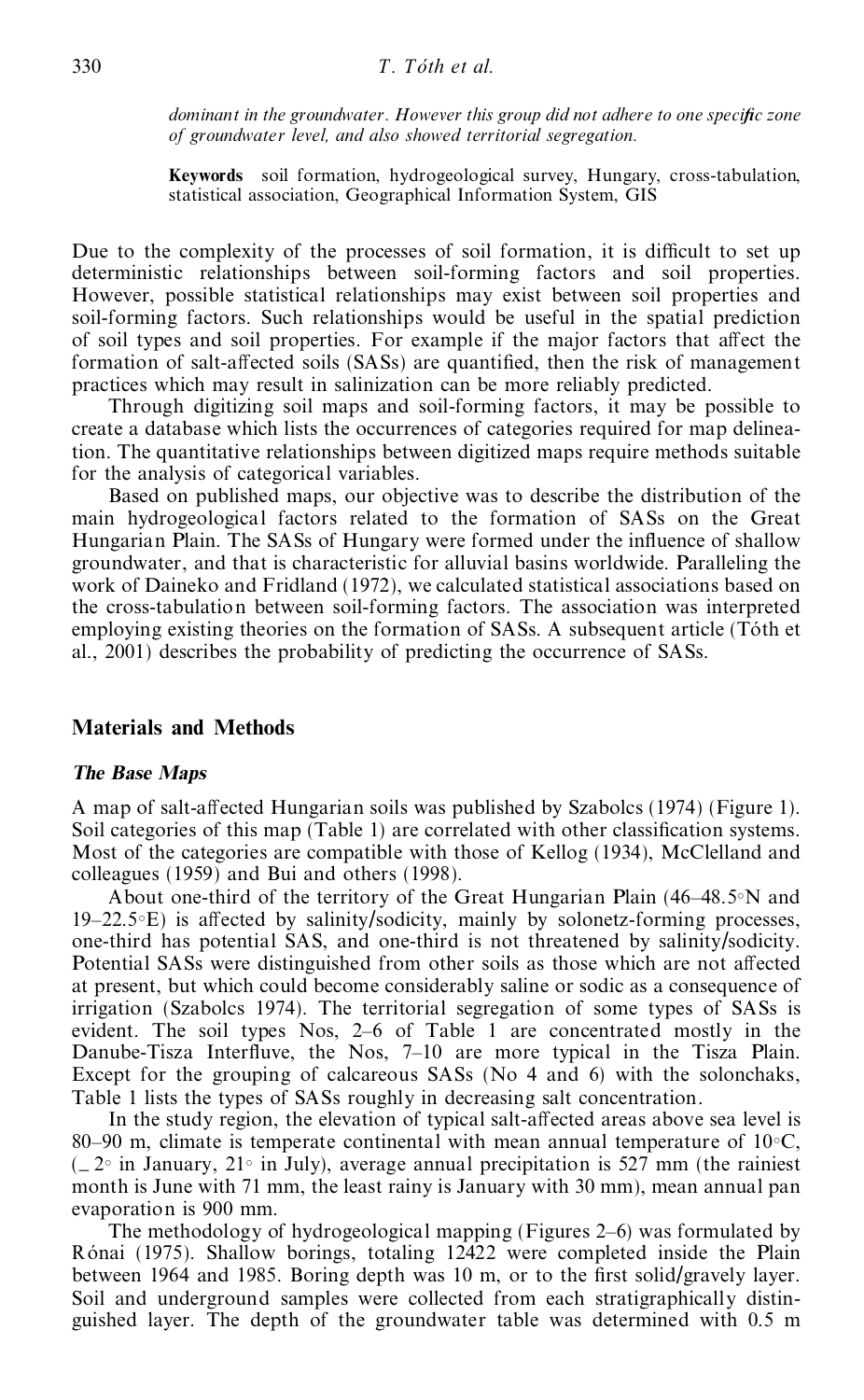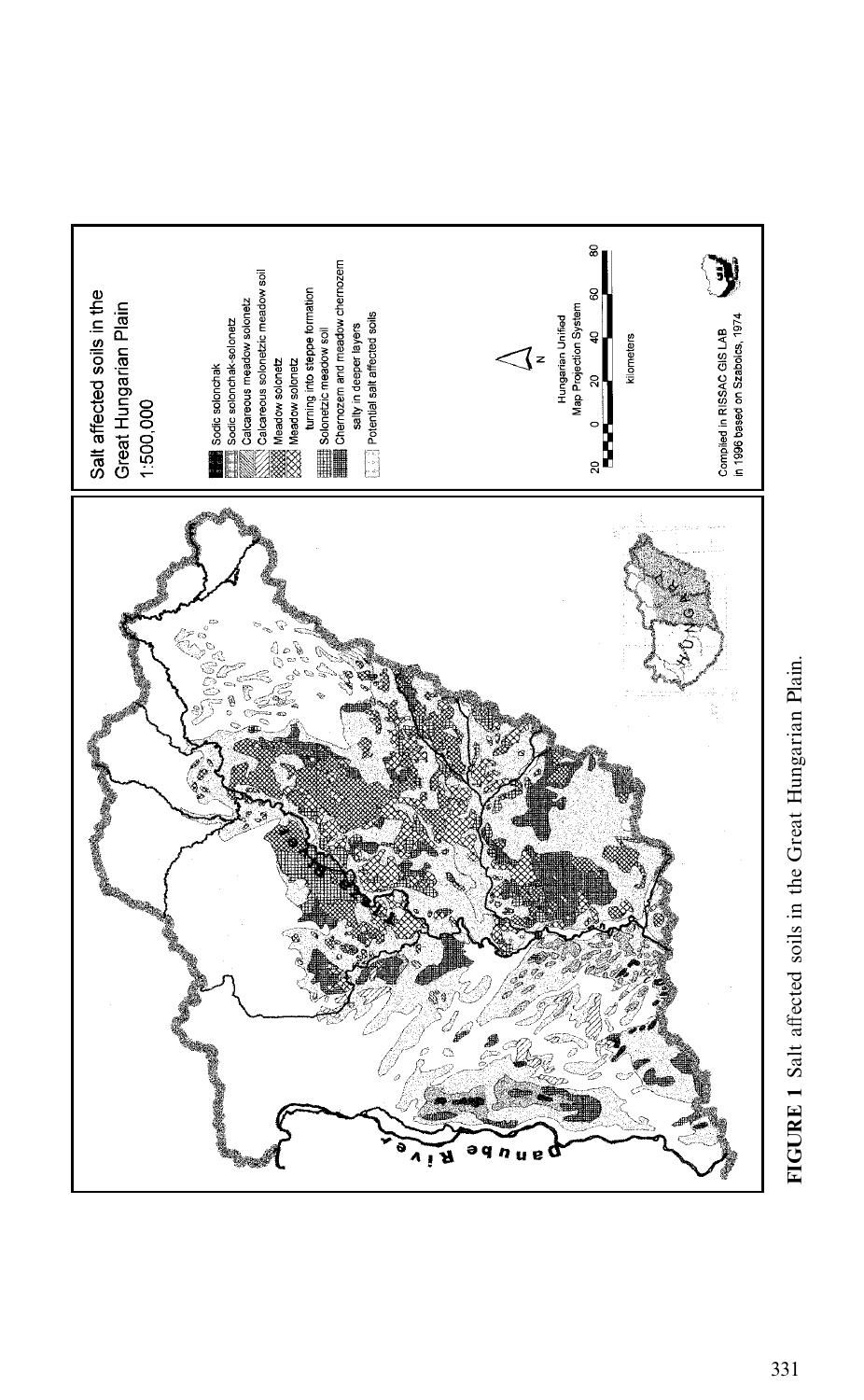| Soil type<br>(No. of soil type on map)                            | km <sup>2</sup> | A rea<br>$\%$ of all | Number<br>of<br>delineations | $\frac{0}{0}$ | Mean<br>size<br>km <sup>2</sup> | Std<br>Dev<br>$km^2$ |
|-------------------------------------------------------------------|-----------------|----------------------|------------------------------|---------------|---------------------------------|----------------------|
| Sodic solonchak (No. 2)                                           | 200.9           | 0.4                  | 17                           | 4.0           | 11.8                            | 8.7                  |
| Sodic solonchak-solonetz (No. 3)                                  | 1135.5          | 2.5                  | 51                           | 11.9          | 22.3                            | 56.0                 |
| Calcareous meadow solonetz (No. 4)                                | 61.7            | 0.1                  | 7                            | 1.6           | 8.8                             | 3.7                  |
| Calcareous solonetzic<br>meadow soil $(No. 6)$                    | 462.4           | 1.0                  | 19                           | 4.4           | 24.3                            | 26.2                 |
| Meadow solonetz (No. 7)                                           | 3451.7          | 7.5                  | 71                           | 16.6          | 48.6                            | 27.4                 |
| Meadow solonetz turning<br>into steppe formation $(No. 8)$        | 2503.5          | 5.4                  | 67                           | 15.6          | 37.4                            | 63.2                 |
| Solonetzic meadow soil (No. 9)                                    | 1585.5          | 3.4                  | 57                           | 13.3          | 27.8                            | 86.0                 |
| Chernozem and meadow chernozem<br>salty in deeper layers (No. 10) | 3552.4          | 7.7                  | 45                           | 10.5          | 78.9                            | 36.1                 |
| Potential salt-affected soils (No. 11)                            | 16827.6         | 36.6                 | 83                           | 19.3          | 202.7                           | 63.2                 |
| Non salt-affected soils (No. 12)                                  | 16185.9         | 35.2                 | 12                           | 2.8           | 1348.8                          | 2744.7               |
| Total                                                             | 45967.1         | 100.0                | 429                          | 100.0         |                                 |                      |

**TABLE 1** The area covered by the categories of the map "Salt-affected soils of Hungary' ' inside the Great Hungarian Plain

precision. Elevation of the boring point was read from 1 : 25,000 scale topographic maps. In the beginning, cations in the groundwater samples were determined by complexometry and flame photometry, later with atomic adsorption spectrophotometry and inductively coupled plasma spectrophotometry. Anions were titrated, except for sulfate, which was measured gravimetrically (the various methods used for analyzing cations and anions are described by Lukács and Rédly 1988). Particle size distribution of soil and ground samples was measured by sieving particles greater than 0.06 mm, and by sedimentation and pipetting for smaller particles (Methodological Publications 1973).

The five agrogeological maps used were described by Kuti and others (1999). The map of "Textural classes of near-surface geological formations" (Figure 2.) shows the stratification of the soil and underground materials in the 10 m deep boreholes. The acronyms in Table 2 show the continuous sequences of 2 m thick layers, where G stands for gravel  $(> 2 \text{ mm})$ , S for sand  $(0.06-2 \text{ mm})$ , I for silt  $(0.002-0.06$  mm), and C for clay,  $( $0.002$  mm), so SCGGG for code 27 (which$ was used on the map as shown by Figure 2) indicates that this category has sand from the surface down to 2 m depth, under that 2 m clay, under that gravel down to 10 m.

If there was one anion or cation that constituted more than 50% of the total equivalent anion or cation concentration, respectively (Figure 3 and Table 3), only that anion or cation was mentioned. If two anions or cations constituted  $25-50\%$  of the total equivalent anion or cation concentration, respectively, but the ion first mentioned had larger percentage, there were two ions mentioned. If three anions or cations each constituted  $25-50\%$  of the total equivalent anion or cation concentration, respectively, and the HCO<sub>3</sub> or Ca<sup>2+</sup> ion was the dominant, three ions were mentioned. The acronyms in Table 3 are chemical symbols, except for bi  $(HCO<sub>3</sub>)$  and su  $(SO<sub>4</sub><sup>2</sup>)$ . The legends of the remaining three hydrogeological maps, "Total soluble salt concentration of groundwater" (Figure 4), "Depth to groundwater" (Figure 5) and "Groundwater level above sea level" (Figure 6) are self-explanatory.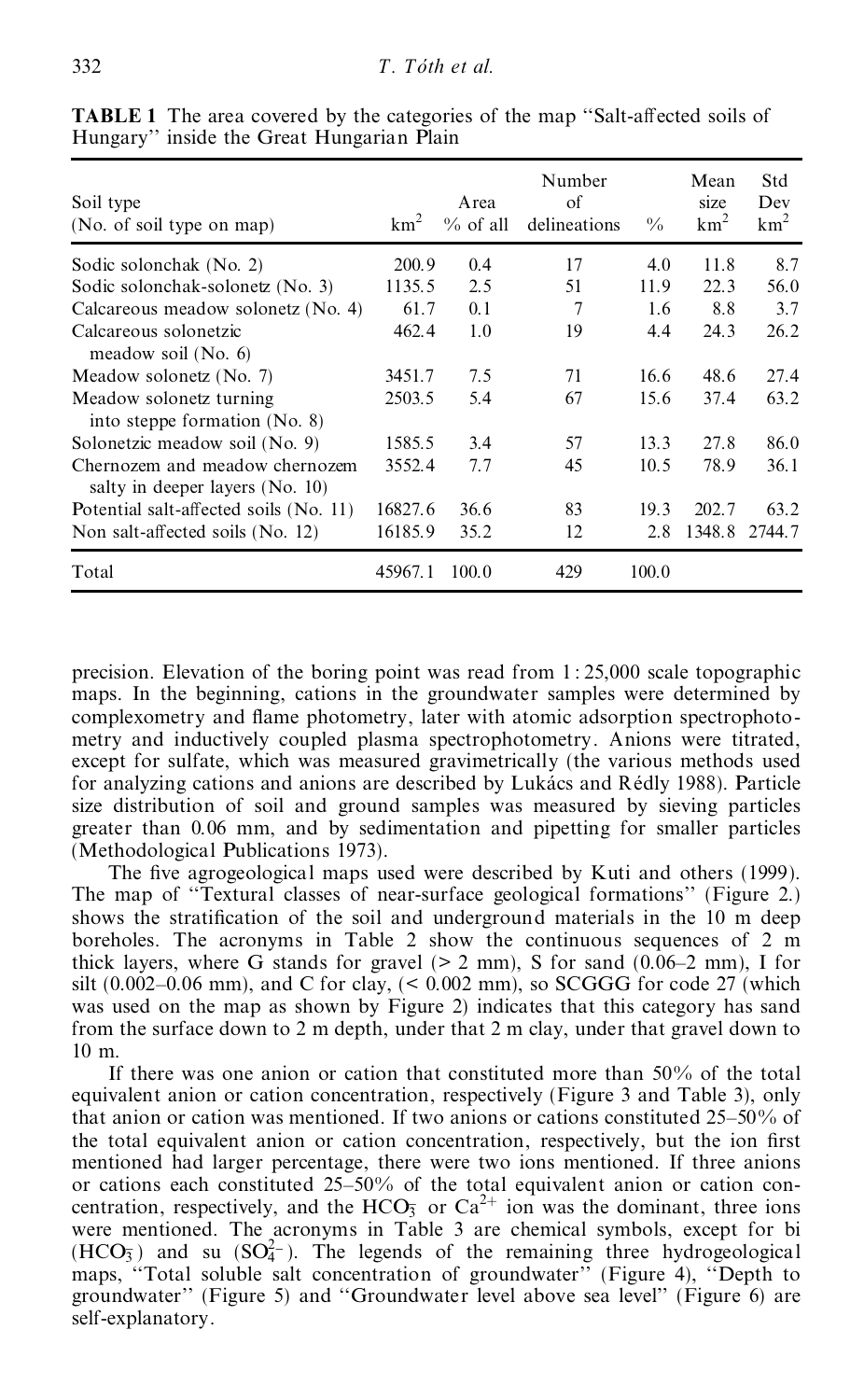

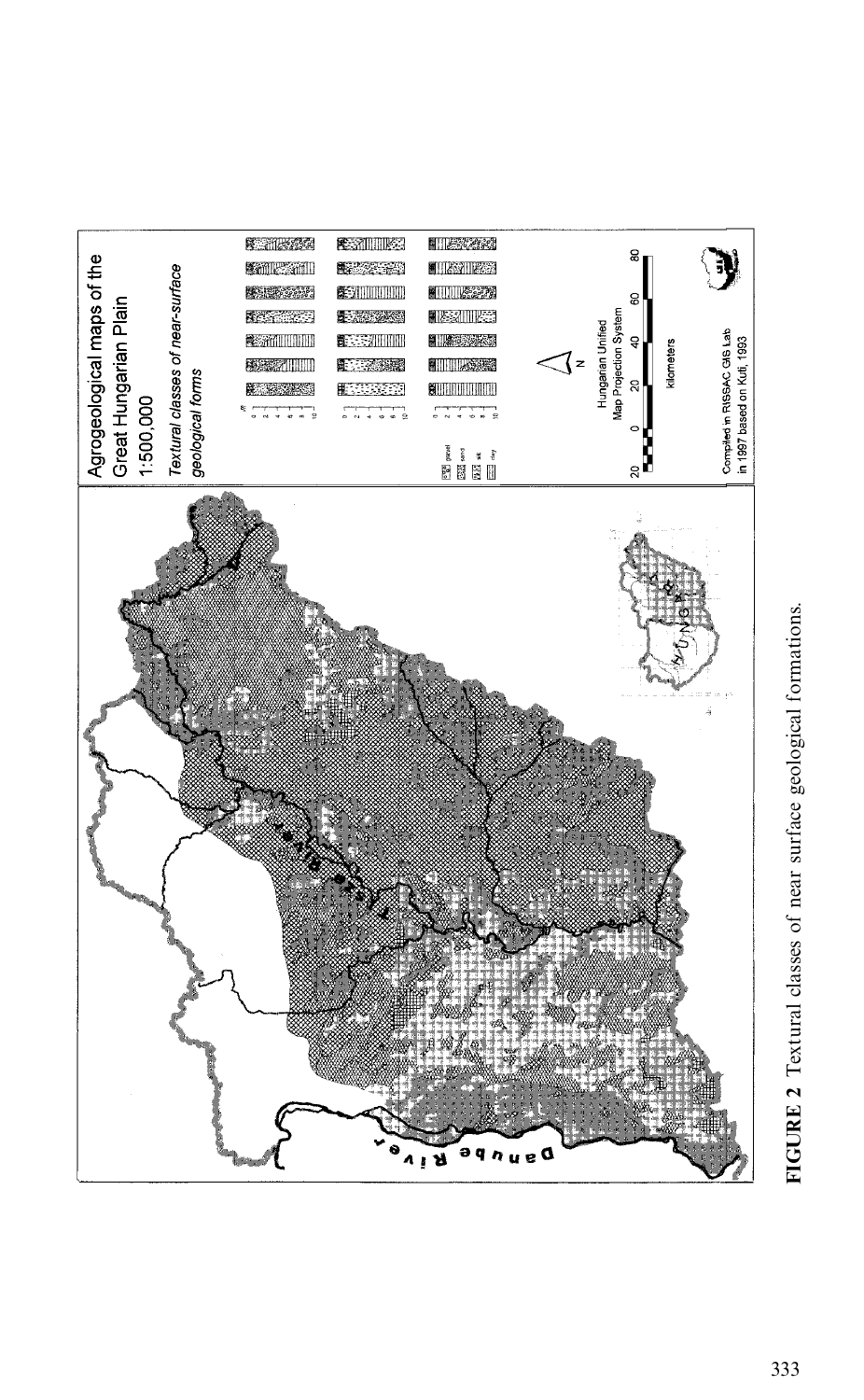| ABLE 2 Crosstable of |               |  | map of SASs with the hydrogeological maps: depth to groundwater, textural classes and groun |  |
|----------------------|---------------|--|---------------------------------------------------------------------------------------------|--|
| bove sea level       |               |  |                                                                                             |  |
|                      |               |  |                                                                                             |  |
|                      | $\frac{1}{2}$ |  |                                                                                             |  |

| above sea level                                                                                                                                                                                                                                                                                                                                                                                                 |                  |                             |      |       |      |               |           |           |                              |     |           |            |                                           |                             |                                                                                              |           |                                                                  |          |                  |           |        |                      |      |           |           |         |            |                                   |     |           |                      |                              |                                       |           |       |      |
|-----------------------------------------------------------------------------------------------------------------------------------------------------------------------------------------------------------------------------------------------------------------------------------------------------------------------------------------------------------------------------------------------------------------|------------------|-----------------------------|------|-------|------|---------------|-----------|-----------|------------------------------|-----|-----------|------------|-------------------------------------------|-----------------------------|----------------------------------------------------------------------------------------------|-----------|------------------------------------------------------------------|----------|------------------|-----------|--------|----------------------|------|-----------|-----------|---------|------------|-----------------------------------|-----|-----------|----------------------|------------------------------|---------------------------------------|-----------|-------|------|
|                                                                                                                                                                                                                                                                                                                                                                                                                 |                  | groundwater (m)<br>Depth to |      |       |      |               |           |           |                              |     |           |            |                                           |                             | formations (sequences and original map codes)<br>Textural classes of near-surface geological |           |                                                                  |          |                  |           |        |                      |      |           |           |         |            |                                   |     |           |                      |                              | Groundwater level above sea level (m) |           |       |      |
| Categories of the map of SAS                                                                                                                                                                                                                                                                                                                                                                                    | 7<br>I<br>$\geq$ | $\bar{c}$<br>t              |      | $8-t$ | 8 <  | $(17)$ SSSSSS | (ZZ) COCC | 2CCCC(53) | $(57)$ O $O$<br>$(tz)$ ISSIS |     | SCZCC(50) | 2CCGGC(51) | $L(\mathcal{IE})$ SSSII<br>$(1\xi)$ IIIII | $(\epsilon \epsilon)$ SSSSI | $(F \epsilon)$ SIISI                                                                         | ICCCI(30) | $\mathrm{C}\mathrm{C}\mathrm{C}\mathrm{C}\mathrm{(}4\mathrm{I})$ | CCZZ5(7) | $C222(\text{t})$ | CICII(44) | CCCCGG | $CSCZ(\forall \ell)$ | 08 > | $$8 - 08$ | $06 - 58$ | $$6-06$ | $001 - 56$ | 011-501<br>$$0I$ <sup>-00</sup> I |     | $SII=0II$ | 0ε I-07 I<br>071-SII | 0 <b><sup>b</sup></b> I-0ε Ι | 05 I-07 I                             | 09 I-05 I | 091 < |      |
| No. 2 Sodic solonchak                                                                                                                                                                                                                                                                                                                                                                                           |                  |                             |      |       |      |               |           |           |                              |     |           |            |                                           | ×                           |                                                                                              |           |                                                                  |          |                  |           | ×      | ×                    |      |           |           |         |            | ×                                 | ×   | ×         | ×                    |                              | ×<br>×                                |           |       |      |
| No. 3 Sodic solonchak-solonetz                                                                                                                                                                                                                                                                                                                                                                                  |                  |                             |      |       |      |               |           |           |                              |     | ×         |            | ×                                         |                             |                                                                                              | ×         |                                                                  |          | ×                |           |        |                      | ×    |           |           |         |            |                                   |     |           |                      | ×                            |                                       |           | ×     |      |
|                                                                                                                                                                                                                                                                                                                                                                                                                 |                  |                             |      |       |      |               |           |           |                              |     |           |            |                                           |                             |                                                                                              |           |                                                                  |          |                  |           |        |                      |      |           |           |         |            |                                   |     |           |                      |                              |                                       |           |       |      |
| No. 4 Calcareous meadow solonetz<br>No. 6 Calcareous solonetzic m. soil                                                                                                                                                                                                                                                                                                                                         |                  |                             |      |       |      |               |           |           |                              | ×   |           |            |                                           |                             |                                                                                              |           |                                                                  |          |                  |           |        |                      |      |           |           |         |            |                                   |     |           |                      |                              |                                       |           |       |      |
| No. 7 Meadow solonetz                                                                                                                                                                                                                                                                                                                                                                                           |                  |                             |      |       |      |               |           |           |                              |     |           |            |                                           |                             |                                                                                              |           |                                                                  |          |                  |           |        |                      |      |           |           |         |            |                                   |     |           |                      |                              |                                       |           |       |      |
| No. 8 Meadow sol. turning into steppe f.                                                                                                                                                                                                                                                                                                                                                                        |                  |                             |      |       |      |               |           |           |                              |     |           |            |                                           |                             |                                                                                              |           |                                                                  |          |                  |           |        |                      |      |           |           |         |            |                                   |     |           |                      |                              |                                       |           |       |      |
| No. 9 Solonetzic meadow soil                                                                                                                                                                                                                                                                                                                                                                                    |                  |                             |      |       |      |               |           |           |                              |     |           |            |                                           |                             |                                                                                              |           |                                                                  |          |                  |           |        |                      |      |           |           |         |            |                                   |     |           |                      |                              |                                       |           |       |      |
| No. 10 Chernozem and m. c. salty                                                                                                                                                                                                                                                                                                                                                                                |                  |                             |      |       |      |               |           |           |                              |     |           |            |                                           |                             |                                                                                              |           |                                                                  |          |                  |           |        |                      |      |           |           |         |            |                                   |     |           |                      |                              |                                       |           |       |      |
| No. 11 Potential salt-affected soil                                                                                                                                                                                                                                                                                                                                                                             |                  |                             |      |       |      |               |           |           |                              |     |           |            |                                           |                             |                                                                                              |           |                                                                  |          |                  |           |        |                      |      |           |           |         |            |                                   |     |           |                      |                              |                                       |           |       |      |
| No. 12 Non salt-affected soil                                                                                                                                                                                                                                                                                                                                                                                   |                  |                             |      |       |      |               |           |           |                              |     |           |            |                                           |                             |                                                                                              |           |                                                                  |          |                  |           |        | ×                    |      |           |           |         |            |                                   |     |           |                      |                              |                                       |           | ×     | ×    |
| Column total $\%$                                                                                                                                                                                                                                                                                                                                                                                               |                  | 1.2                         | 15.8 | 61.1  | 17.8 | 4.2           | 12        | 5.8       | 0.8                          | 5.3 | 1.2       | 0.3        | 0.3                                       | 1.7                         | 2.1<br>3.7                                                                                   | 2.4       | 0.2                                                              | 45.2     | 4.9              | 6.4       | 2.8    | 2.2                  | 2.6  | 3.7       | 18.6      | 19      | 14.9       | 8.6                               | 5.9 | 5.8       | 5.2                  | 4.6                          | 4.6<br>6.3                            | 2.3       | 0.5   | 0.02 |
| Inside cells X, x or . indicate whether the percent area of the relevant delineations is substantially larger near to or smaller compared to the average column total percent (±50%)<br>The five letter sequences of textural classes of 2 m thick layers starts from surface 0-2 m layer and ends at 8-10 m layer.<br>In sequences of textural classes G, S, I, and<br>of the same map category, respectively. |                  |                             |      |       |      |               |           |           |                              |     |           |            |                                           |                             | C means 2 m thick gravely, sandy, silty, clayey layers, respectively.                        |           |                                                                  |          |                  |           |        |                      |      |           |           |         |            |                                   |     |           |                      |                              |                                       |           |       |      |
|                                                                                                                                                                                                                                                                                                                                                                                                                 |                  |                             |      |       |      |               |           |           |                              |     |           |            |                                           |                             |                                                                                              |           |                                                                  |          |                  |           |        |                      |      |           |           |         |            |                                   |     |           |                      |                              |                                       |           |       |      |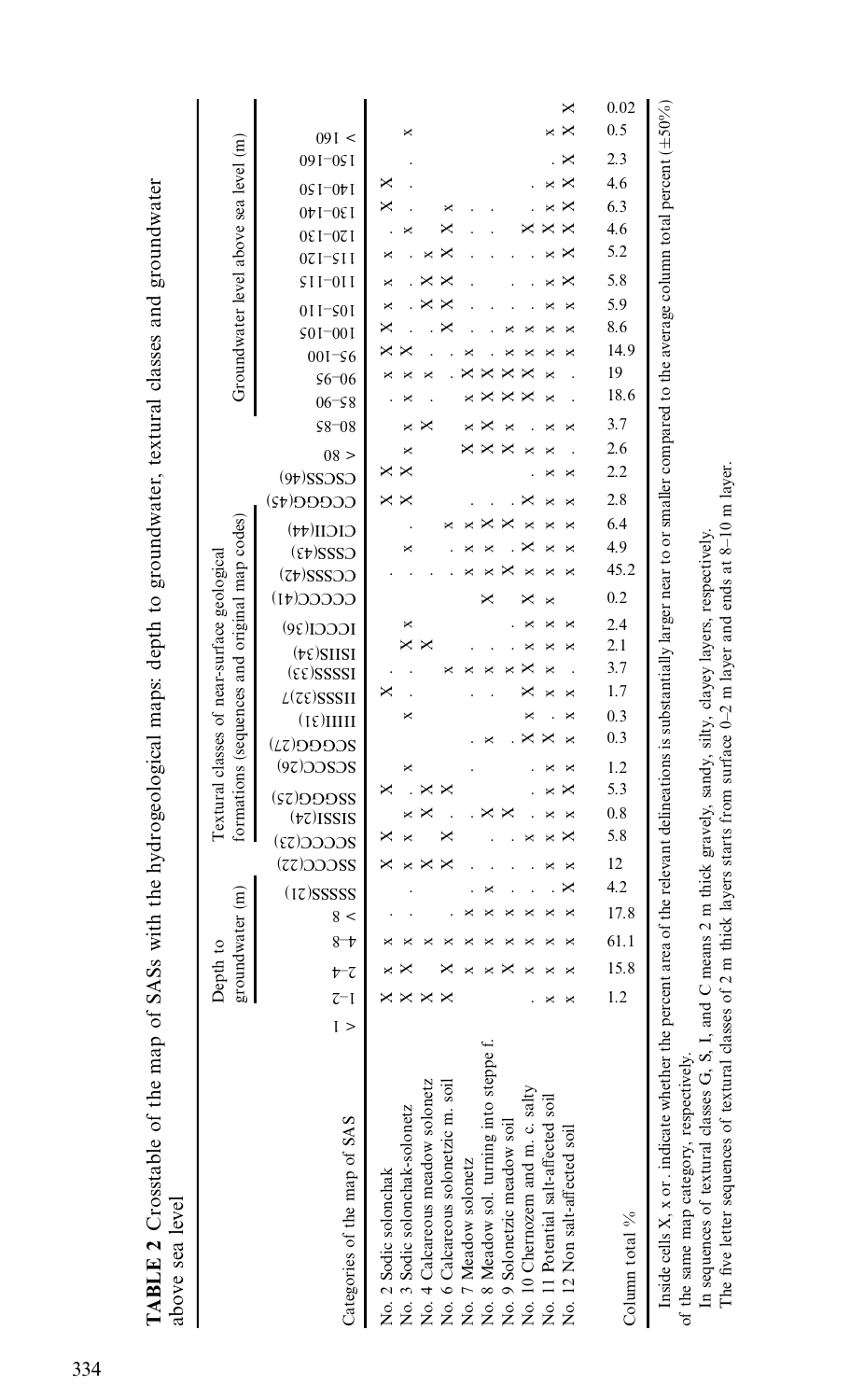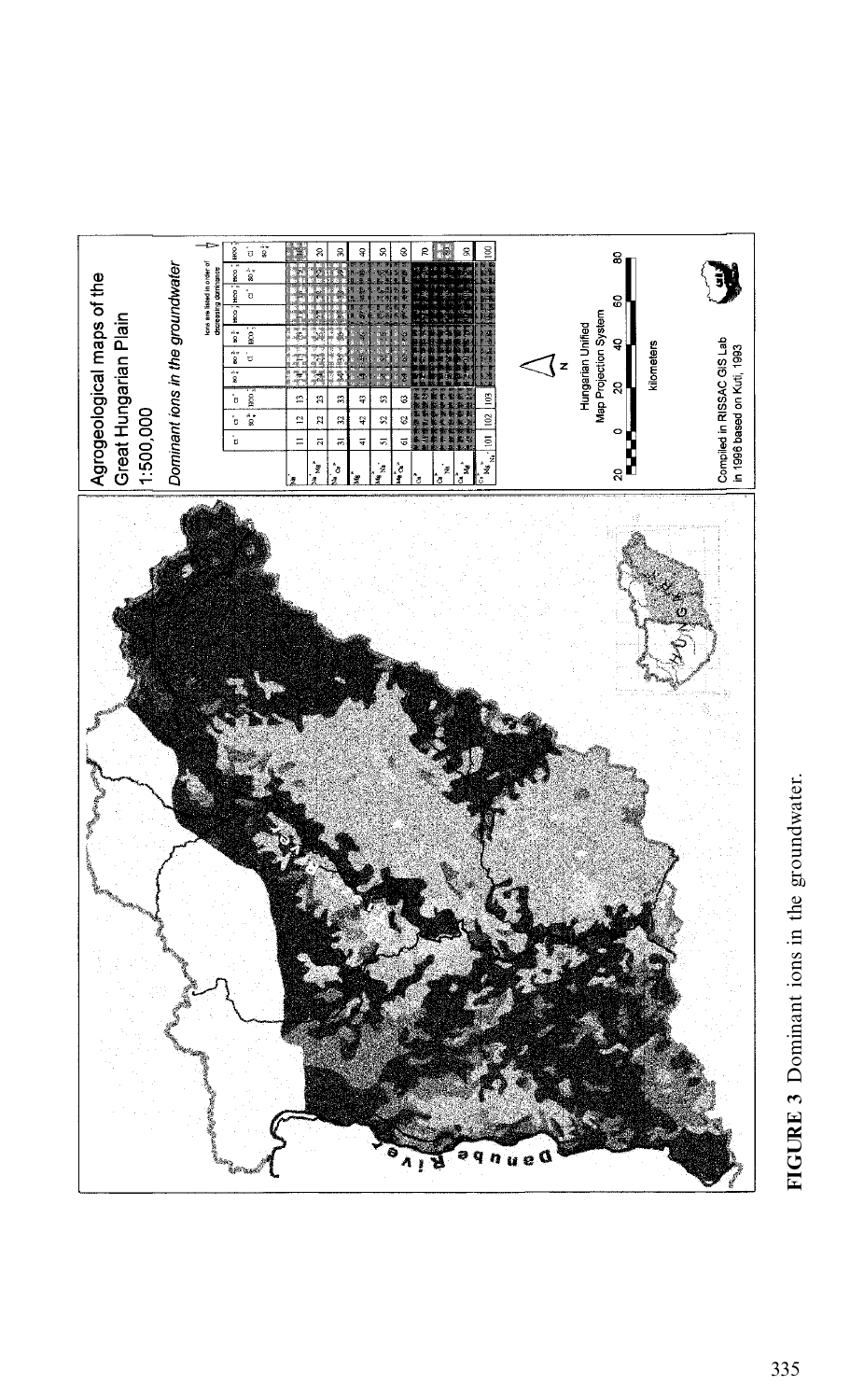| TABLE 3 Crosstable of the map of                                                                                                                                                                                                                                                                                                                                         | SASs with the hydrogeological maps: total soluble salt concentration and dominant ions<br>Total soluble<br>st                                                                                                                                                                                                                                                                                                                                                                                                                                                                                                                                                                                                             |
|--------------------------------------------------------------------------------------------------------------------------------------------------------------------------------------------------------------------------------------------------------------------------------------------------------------------------------------------------------------------------|---------------------------------------------------------------------------------------------------------------------------------------------------------------------------------------------------------------------------------------------------------------------------------------------------------------------------------------------------------------------------------------------------------------------------------------------------------------------------------------------------------------------------------------------------------------------------------------------------------------------------------------------------------------------------------------------------------------------------|
|                                                                                                                                                                                                                                                                                                                                                                          | Dominant ions in the groundwater<br>(dominant ions and map codes)<br>of groundwater<br>concentration<br>ति                                                                                                                                                                                                                                                                                                                                                                                                                                                                                                                                                                                                                |
| Categories of the map of SASs                                                                                                                                                                                                                                                                                                                                            | CaMgNa biCl(108)<br>$CaMgNa$ bi(107)<br>$CgWgWg$ ) is $PgWg$<br>$CaMg$ bi(97)<br>$CaNa$ bi(87)<br>CaNa biClsu(80)<br>Ca bisu(79)<br>$Ca$ bi( $77$ )<br>$Cg$ appi(19)<br>$Cg$ and $\sqrt{t}$<br>$Cg$ $C B $<br>$Ca$ $Cl(71)$<br>$MgCa$ bi(67)<br>$MgCa$ subi(66)<br>$(tS)$ ns e $N^3N$<br>$(9t)$ iqns $\sqrt{3}N$<br>$(L)$ iq $\mathcal{B}_N$<br>$(\flat\flat)$ ns $\mathbb{S}_N$<br>NaCa biCl(38)<br>$N^{\mathfrak{g}}(31)$<br>$(67)$ nsiq $\sqrt{3}$ <sub>NeN</sub><br>$(72)$ id gMaV<br>$(\nu z)$ ns $\sqrt{3}N_BN$<br>$(61)$ nisq $v_N$<br>$(L1)$ id s $V$<br>$(91)$ iqns $v_N$<br>$(\uparrow)$ ns e $\bar{N}$<br>$N_a$ Cl $(11)$<br>$Na$ biClsu $(10)$<br>01 <<br>$01-5$<br>$\zeta$ -I<br>$I-\zeta.0$<br>$\zeta$ :0 > |
| No. 8 Meadow sol. turning into steppe f.<br>No. 9 Solonetzic meadow soil<br>No. 4 Calcareous meadow solonetz<br>No. 6 Calcareous solonetzic m. soil<br>No. 10 Chernozem and m. c. salty<br>No. 11 Potential salt-affected soil<br>No. 3 Sodic solonchak-solonetz<br>No. 12 Non slat-affected soil<br>No. 7 Meadow solonetz<br>No. 2 Sodic solonchak<br>Column total $\%$ | 0.2<br>×<br>×<br>×<br>1.3<br>×<br>×<br>×<br>0.2<br>1.3<br>×<br>0.5<br>×<br>0.03<br>0.02<br>×<br>49.3<br>×<br>×<br>0.03<br>×<br>1.1<br>×<br>×<br>0.02<br>×<br>0.02<br>×<br>$\sqrt{2}$<br>×<br>×<br>×<br>0.1<br>×<br>0.1<br>5.3<br>×<br>×<br>0.04<br>×<br>0.1<br>×<br>0.05<br>×<br>×<br>×<br>0.03<br>0.1<br>×<br>×<br>×<br>0.3<br>×<br>×<br>$\times\times\times$<br>0.4<br>$\times$<br>×<br>0.1<br>×<br>33<br>×<br>×<br>×<br>$\times\times$<br>×<br>×<br>0.1<br>×<br>2.9<br>×<br>×<br>0.1<br>×<br>0.4<br>0.1<br>3.8<br>×<br>×<br>54.8<br>39.6<br>×<br>1.8<br>$\times$<br>×<br>×                                                                                                                                             |
|                                                                                                                                                                                                                                                                                                                                                                          | Inside cells X, x or indicate whether the percent area of the relevant delineations is substantially larger, near to or smaller compared to the average column total percent $( \pm 50\%)$                                                                                                                                                                                                                                                                                                                                                                                                                                                                                                                                |

of the same mapcategory, respectively.

Dominant cations and chloride are shown by chemical symbols, bicarbonate and sulfate are indicated by bi and su, respectively.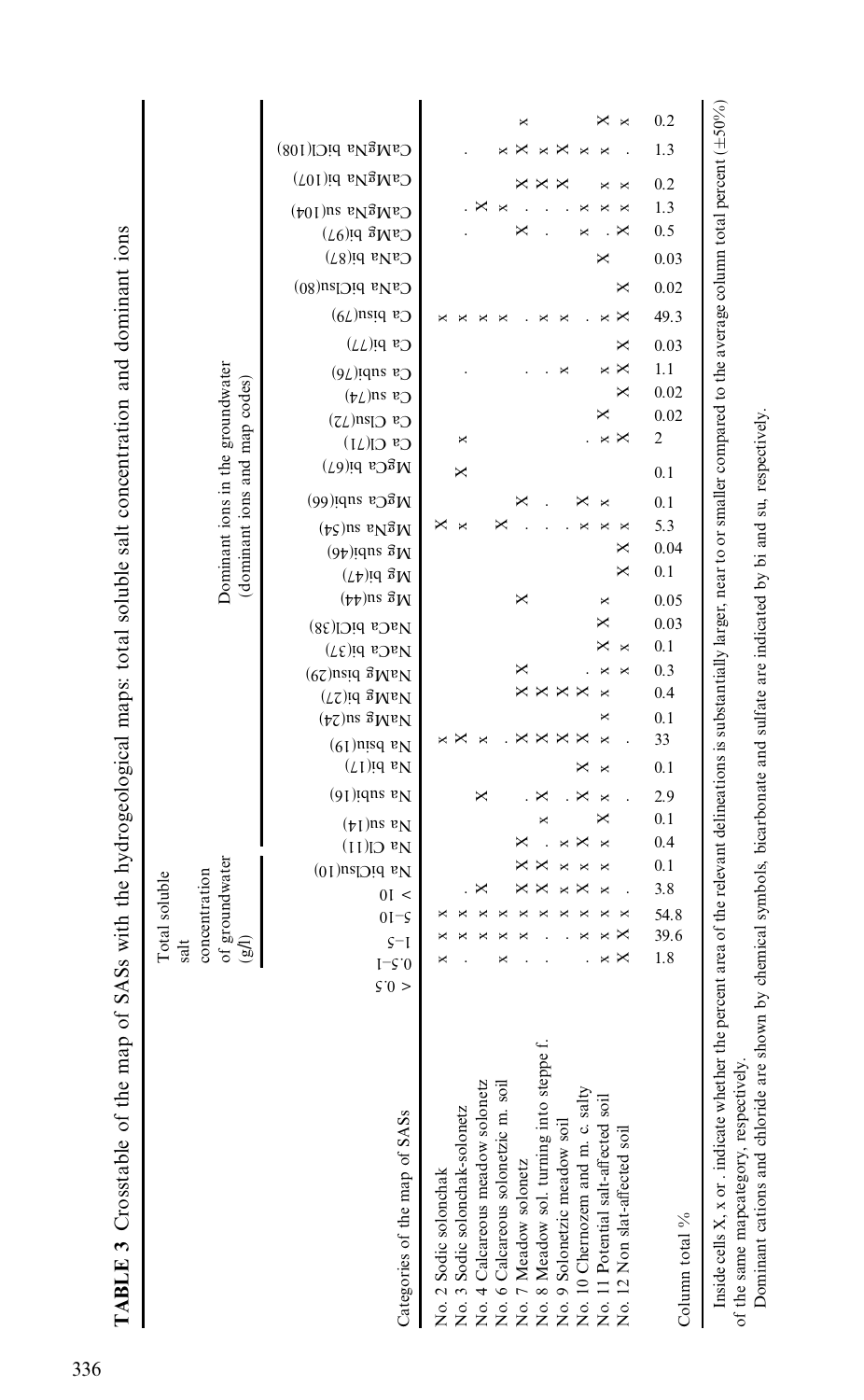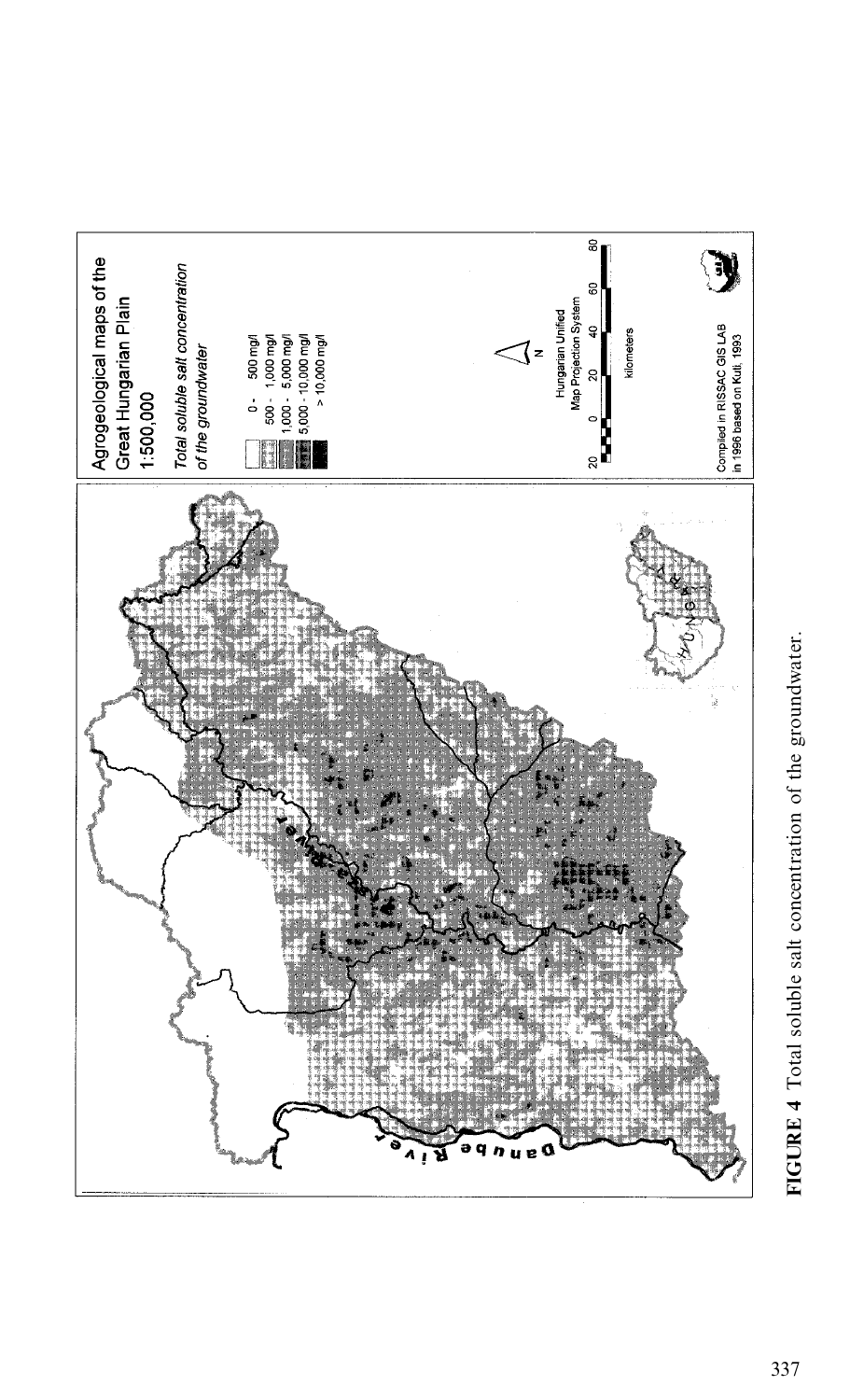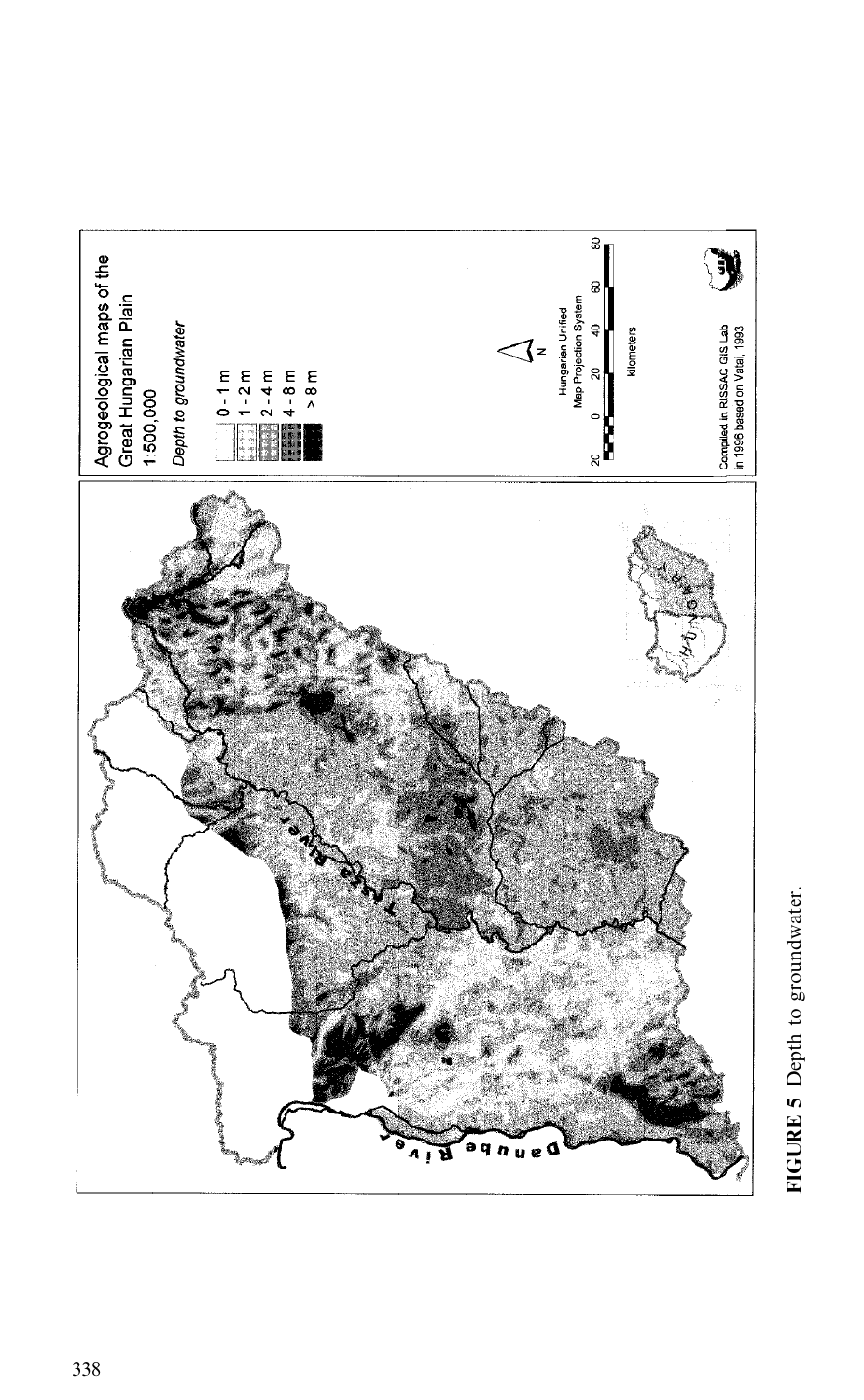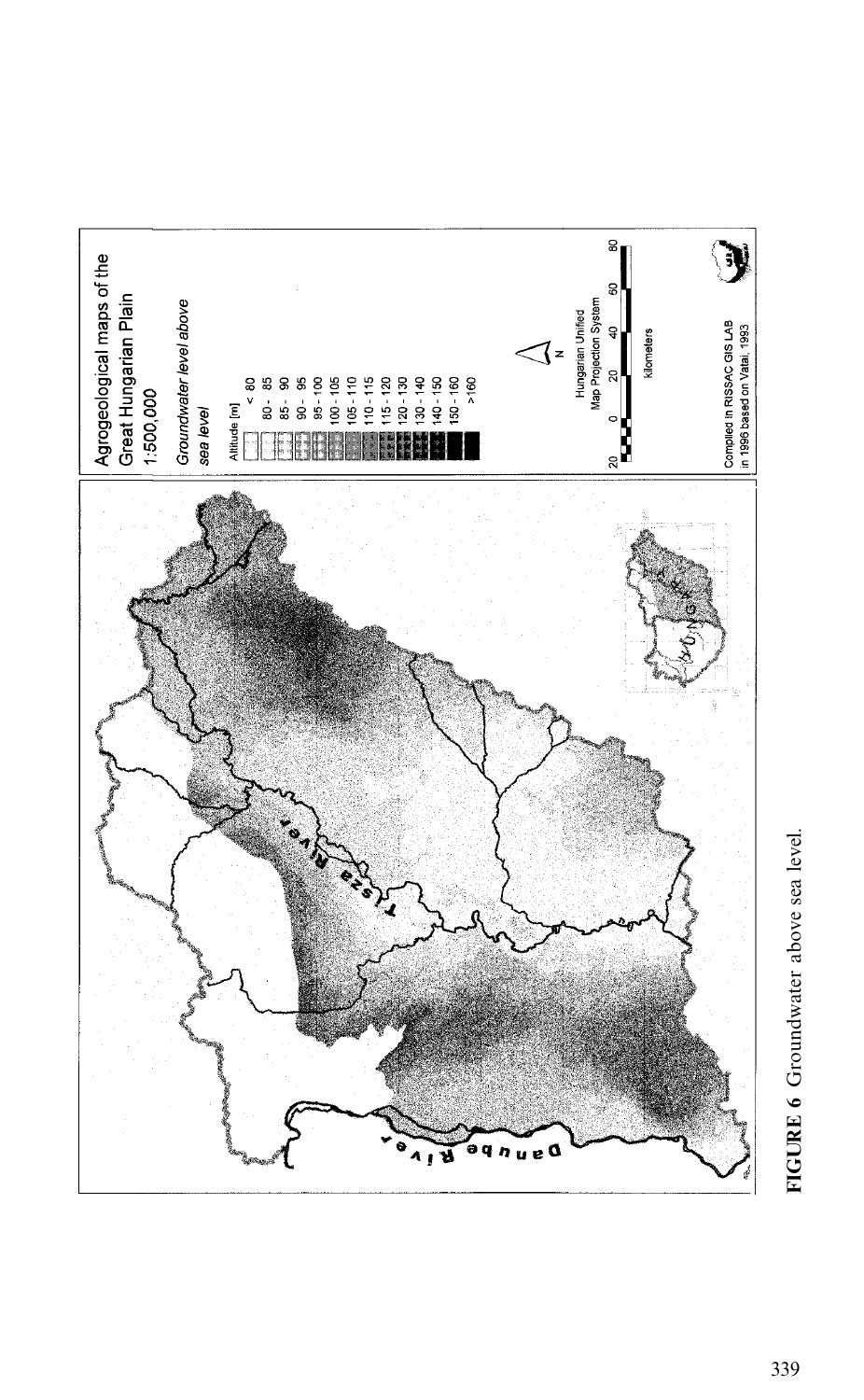### *Processing Cartographic Data by Using Geographical Information System (GIS)*

The digital maps were intersected. Feature attributes from all coverages were joined. That is, each delineation of the resulting map was characterized by six attributes as opposed to the single attributes of the original maps.

In the course of overlaying the maps, sliver (that is small and/or elongated) delineations emerged. The areal distribution of delineations showed a sharp peak at  $0.14 \text{ km}^2$ , and this limit was set as the threshold value under which delineations were eliminated from the statistical analyses.

From a mathematical or statistical point of view, units of the resultant map are elements of a multidimensional space factor. Statistical behavior of the 16601 units in this six dimensional factor space was then studied.

### *Statistics Applied*

Tests were based on the cross-tabulation of the data, using the type of SAS as the dependent variable (Figure 1), and the hydrogeological variables (Figures 2 to 6) as independent variables. Since the number of delineations does not necessarily reflect the extent of the given type of salt affected soil, for this study weights (area of each delineation) were assigned to the raw values.

We intended to calculate a quantified measure of statistical association between the type of SAS and the hydrogeological variables (categorical variables of the original maps). Based on an informational theory approach, a common method for the measurement of associations between two nominal variables is to calculate the asymmetric uncertainty coefficient, showing the relative reduction of uncertainty on one variable when the other variable is known.

The asymmetric uncertainty coefficient,  $U_{j_1 i}$  of Table 5 was calculated as:

$$
U_{j_1 i} = (U_j + U_i - U_{ij})/(U_j),
$$

where

$$
U_{ij} = -\sum_{i} \sum_{j} (a_{ij}/N) \log(a_{ij}/N),
$$
  
\n
$$
U_{j} = -\sum_{j} (c_{j}/N) \log(c_{j}/N),
$$
  
\n
$$
U_{i} = -\sum_{i} (r_{i}/N) \log(r_{i}/N),
$$

 $a_{ij}$ ;  $i = 1, ..., F$ ;  $j = 1, ..., G$  are frequency values in the  $F \times G$  crosstable (*F* and *G* are the total number of categories of independent and dependent variables, respectively), subscript  $_i$  denotes the dependent variable, and  $_i$  denotes the independent variable, and  $r_i = \sum_j a_{ij}$  and  $c_j = \sum_i a_{ij}$ , total row and column counts, and

$$
N = \sum_{i} \sum_{j} a_{ij}
$$
, total sample size.

 $U_{j\setminus i}$  values range between 0 and 1. A value of 0 means that the independent variable does not contribute to the prediction. A value of 1 means the independent variable perfectly specifies the categories of the predicted variable. An advantage of using uncertainty coefficients is their solid formulation, since they show the reduction in entropy of the dependent variable (as introduced into information theory by Shannon 1948) when the independent variable is known.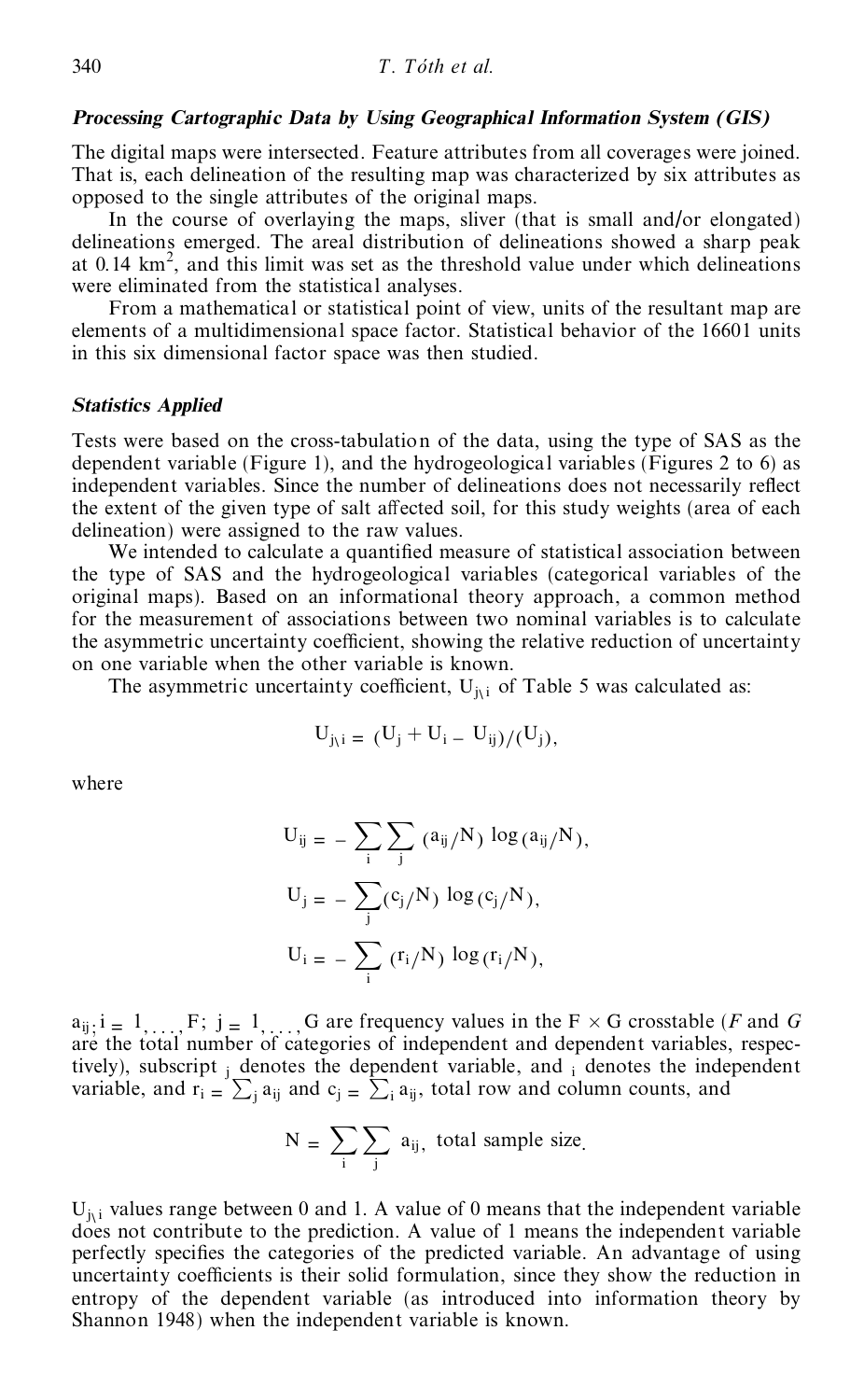# **Results and Discussion**

Tables 2 and 3 show the crosstables calculated between the types of SASs and the hydrogeological variables. SAS types are listed as in the map (Figure 1). Column variables are the categories (original codes of Figure 1, and acronyms are also shown) of the hydrogeological maps. Tables 2 and 3 show the relative occurrence of the categories of the hydrogeological maps (column) inside the particular soil type (row) compared to the overall coverage of the same category (column total). For this purpose we calculated the ratio of two percent values. In the ratio, the numerator is the percent area of the given hydrogeological category (column) in the whole area covered by the given soil type (row). The denominator of the ratio is the overall percent area of the given category (column) of hydrogeological maps inside the Great Hungarian Plain, which is shown in the last line of Tables 2 and 3 as "Column total %." Where this ratio was more than 1.5, a capital X is shown inside the cell and that showed that the occurrence of the particular soil type (row) was at least 50% more abundant in the given category (column) than the average occur rence of the category (column). Where it was less than 0.5, indicating less abundant occurrence, a dot is used. Where these ratios were between 0.5 and 1.5 showing occurrences of the given category inside the soil type close to average occurrences of the same category, an x is used. Empty cells showed nonexisting combinations of map categories. Table 4 shows the category of the respective maps in which the soil types had the largest occurrence.

| Soil No. Hydrogeology                   | Texture<br>sequence | Ions<br>in<br>gw | Salts<br>conc.<br>$g L^{-1}$ | to gw<br>m | Depth Groundwater<br>ASL<br>m |
|-----------------------------------------|---------------------|------------------|------------------------------|------------|-------------------------------|
| No. 2 Sodic solonchak                   | <b>SSSSSS</b>       | Ca bi            | $1 - 5$                      | $2 - 4$    | $90 - 95$                     |
|                                         | 43%                 | 58%              | 60%                          | $62\%$     | $26\%$                        |
| No. 3 Sodic solonchak–solonetz          | CCGGG               | Na bi            | $1 - 5$                      | $2 - 4$    | $90 - 95$                     |
|                                         | 25%                 | $60\%$           | 65%                          | $55\%$     | 53%                           |
| No. 4 Calcareous meadow solonetz        | <b>SISSI</b>        | Ca bi            | $1 - 5$                      | $2 - 4$    | < 80                          |
|                                         | $36\%$              | 45%              | 66%                          | 83%        | 26%                           |
| No. 6 Calcareous solonetzic meadow soil | <b>SSSSSS</b>       | Ca bi            | $0.5 - 1$                    | $2 - 4$    | $100 - 105$                   |
|                                         | $52\%$              | $70\%$           | 57%                          | 57%        | 31%                           |
| No. 7 Meadow solonetz                   | <b>CCCCC</b>        | Na bi            | $1 - 5$                      | $2 - 4$    | $85 - 90$                     |
|                                         | 66%                 | $65\%$           | 70%                          | 71%        | $52\%$                        |
| No. 8 Meadow sol.turning into steppe f. | <b>CCCCC</b>        | Na bi            | $1 - 5$                      | $2 - 4$    | $80 - 85$                     |
|                                         | 67%                 | $61\%$           | 75%                          | 63%        | 48%                           |
| No. 9 Solonetzic meadow soil            | CCCCC               | Na bi            | $1 - 5$                      | $2 - 4$    | $85 - 90$                     |
|                                         | $69\%$              | $52\%$           | 76%                          | 61%        | 40%                           |
| No. 10 Chernozem with saline subsoil    | <b>CCCCC</b>        | Na bi            | $1 - 5$                      | $2 - 4$    | $80 - 85$                     |
|                                         | 43%                 | $62\%$           | 65%                          | 74%        | $32\%$                        |
| No. 11 Potentially salt-affected soil   | <b>CCCCC</b>        | Ca bi            | $1 - 5$                      | $2 - 4$    | $80 - 85$                     |
|                                         | 40%                 | $41\%$           | 61%                          | $66\%$     | 23%                           |
| No. 12 Non salt-affected soil           | <b>CCCCC</b>        | Ca bi            | $0.5 - 1$                    | $2 - 4$    | $120 - 130$                   |
|                                         | 45%                 | 78%              | 61%                          | 50%        | $12\%$                        |

**TABLE 4** The most frequent categories of hydrogeological variables and their percent area compared to the overall extent of the particular soil type

In sequences of textural classes G, S, I and C means 2 m thick gravely, sandy, silty, clayey layers, respectively. The five letter sequences of textural classes of 2 m thick layers starts from surface  $0-2$  m layer and ends at  $8-10$  m layer. Dominant cations and chloride are shown by chemical symbols, bicarbonate and sulfate are indicated by bi and su, respectively. ASL: above sea level; gw: groundwater.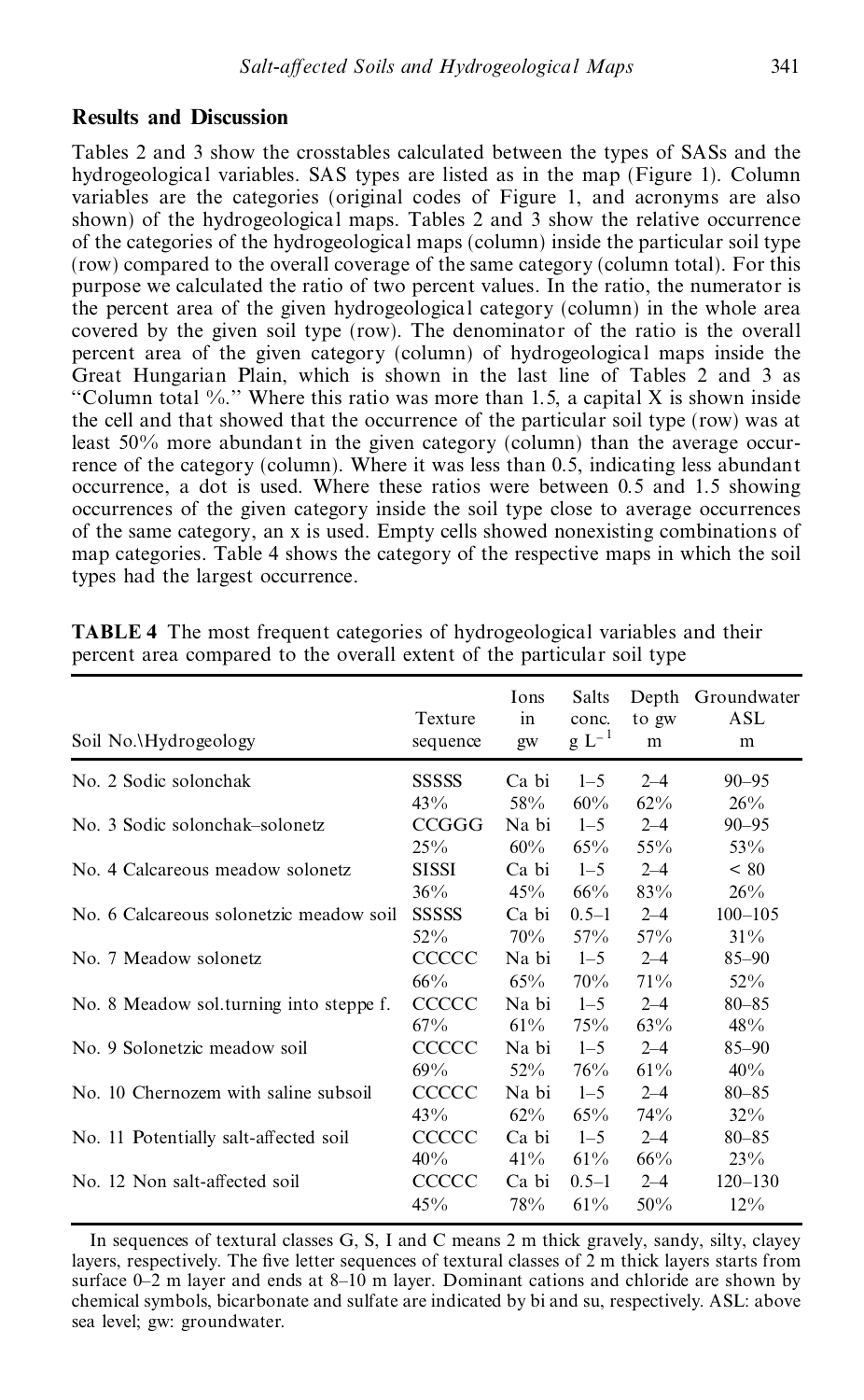| Variable                | Textural   | Dominant         | Salt               | Depth              | Groundwater         |
|-------------------------|------------|------------------|--------------------|--------------------|---------------------|
| $(\text{map})$          | classes    | 10 <sub>ns</sub> | conc.              | to gw              | ASL                 |
| Salt-affected           | 0.08       | 0.13             | 0.05               | 0.03               | 0.16                |
| soil type               | (61, 0.00) | (80, 0.00)       | (44, 0.00)         | (32, 0.00)         | (93, 0.00)          |
| Textural                |            | 0.07             | 0.02               | 0.02               | 0.10                |
| classes                 |            | (60, 0.00)       | (34, 0.00)         | (33, 0.00)         | (77, 0.00)          |
| Dominant<br>ions        |            |                  | 0.10<br>(61, 0.00) | 0.02<br>(27, 0.00) | 0.16<br>(84, 0.00)  |
| Salt<br>concentration   |            |                  |                    | 0.01<br>(16, 0.00) | 0.11<br>(49, 0.00)  |
| Depth<br>to groundwater |            |                  |                    |                    | 0.084<br>(49, 0.00) |

**TABLE 5** Matrix of statistical associations between the maps studied ( $n = 16601$ )

Uncertainty coefficient values (and the Student's *t* values and their significance in

# *Textural Classes of Near-Surfac e Geology*

According to Gardner (1960), intermediate textural classes and downward fining of the soil solum promotes capillary rise from the groundwater, and in Hungary 'Sigmond (1927) prognosticated larger salinity with downward fining due to zero leaching. In contrast to the previously cited theories, this present study shows that categories with downward fining were small and not extended, and did not show a larger cover of SASs than other sequences.

The association between SAS type and the textural classes of near-surface geological formations (Table 5) was large  $(0.08)$ , and the differences in texture of most solonchaks and solonetzes are defined in Table 2. It is worthy to note that the solonchaks, and calcareous SASs (Nos, 3 and 4) are closely associated with sandy particle size and most of these are found in the Danube-Tisza Interfluve on coarse sediments. Solonchak-solonetzes occur on sandy, silty and surface clayey sequences. For the development of the columnar/prismatic natric  $(B_t)$  horizon of solonetzes, the major SAS type of Hungary, it is a prerequisite that a defined amount of fine material be present in the parent material. On half of the area of the Great Hungarian Plain covered by SASs, solonetzes and solonetzic soils can be found inside the Tisza valley and is linked to clayey categories, (CCCCC, CSSSS, and CSCSS).

Except for soil types Nos. 3–4, all soils showed the largest occurrence in either the CCCCC or SSSSS category (Table 4). Sodic solonchak-solonetze s occurred most frequently on fine layers deposited on Danube gravel (CCGGG).

# *Dominant Ions in the Groundwater*

Eugster and Jones (1979) and Timpson and Richardson (1986) showed that, during transport processes with increasing concentration, sodium tends to dominate groundwater composition. In Hungary, Endrédy (1941) proposed a model for the Carpathian basin-scale salt accumulation, in which the original source of soluble salts is the weathering of rhyolitic volcanic tuffs of the peripheral mountains around

parentheses)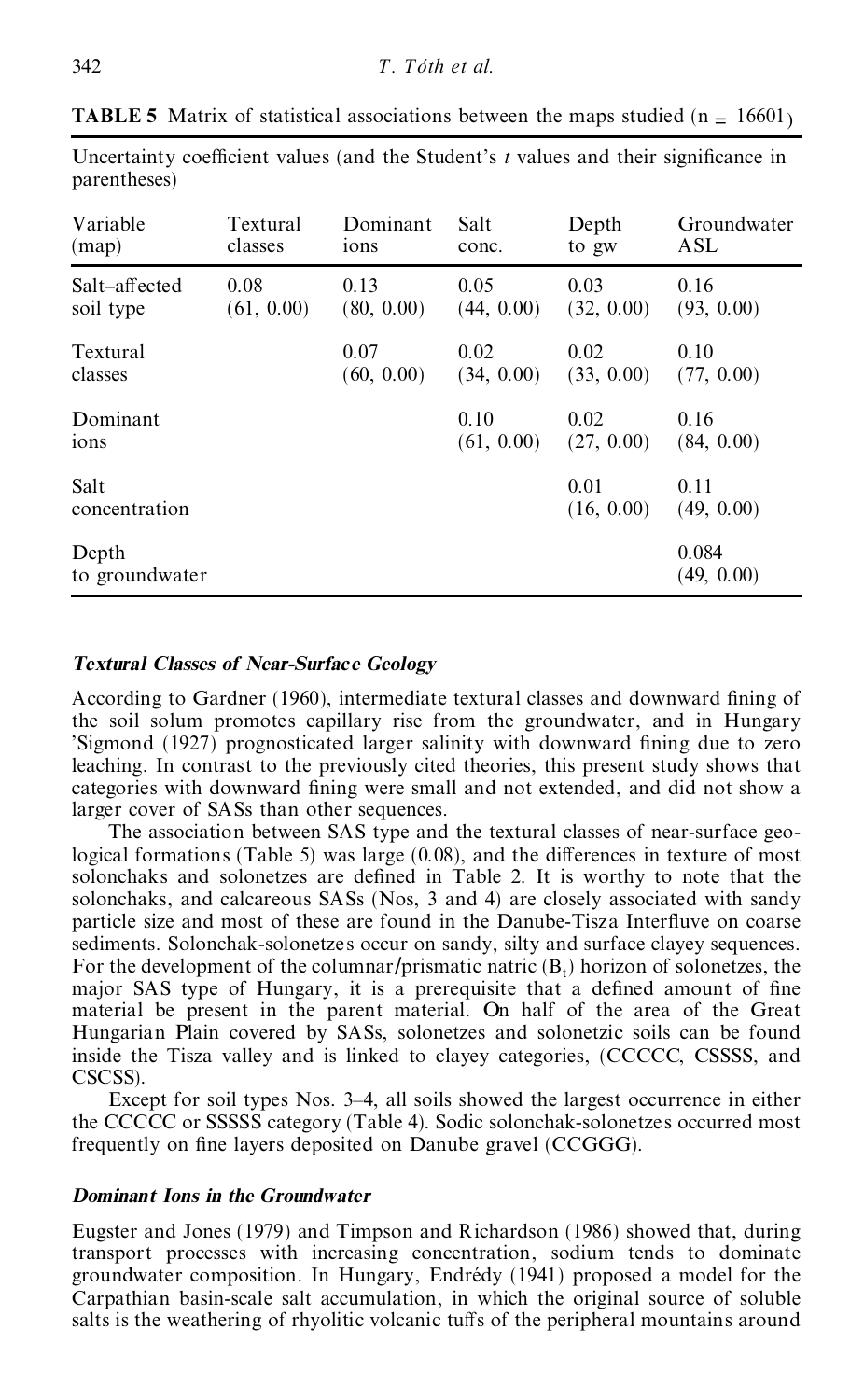the Great Hungarian Plain. Rainwater washes the salts into the groundwater, which flows towards the deepest points of the Plain, and, due to the solubility relations, Na<sup>+</sup> is concentrated.

The results in this present study support this concept. The association of soil types with the dominant ions in the groundwater (Table 5) was large. In Table 3, the occurrence of solonchaks is substantially more frequent in areas where the groundwater is dominated by  $Mg^{2+}$  and  $HCO<sub>3</sub>$  than in areas with other ion dominance. Usually the SASs are found in areas where the dominant cation is  $Na<sup>+</sup>$  and the dominant anion is  $HCO<sub>3</sub>$ . Table 4 shows that all soil types have the largest occurrence in either "Na bi" or in the "Ca bi" groundwater type, the first being characteristic for solonetzes and solonchak-solonetz soils.

#### *Total Soluble Salt Concentration of the Groundwater*

There is often close proportional relationship between the salinity of groundwater and soil (Henry et al. 1985), since a greater salt concentration in groundwater increases the salt flux towards the soil surface as reported by Endrédy  $(1941)$ , Darab (1967), Scherf (1935), and 'Sigmond (1927) for Hungarian soils. The data of Table 3 supports these previous findings, since the occurrence of non SASs is larger in areas with a dissolved solid concentration less than 1 g  $L^{-1}$  in the groundwater. Table 4 shows that the category of  $1-5$  g  $L^{-1}$  salt concentration is the most frequently encountered for almost each soil type, consequently the uncertainty coef ficient of Table 5 is small. Solonetzes, unlike sodic solonchak and sodic solonchaksolonetz soils, have a larger occurrence than average where there are more than 5 g  $L^{-1}$  dissolved salts in the groundwater.

## *Depth to Groundwater*

When the saline groundwater is shallow, the probability of salt accumulation increases (Fullerton and Pawluk 1987) due to increased salt fluxes towards the soil surface. In Hungary, there are several soil types which have shallow groundwater, most importantly the meadow and peaty soils, which cover 27% of the plain. In Figure 1 and Table 1 most of these soils are included in the category of potential SASs. It is the reason why the association with the soil types (as shown by the uncertainty coefficient in Table 5) is small. Table 2 shows that the occurrence of non SASs is larger in areas with deep groundwater than in other areas. Solonchak and solonchak-solonetz soils occur above shallower groundwater tables than solo netzes. Meadow solonetzes occur above deeper groundwater tables than solonetzic meadow soils. Table 4 shows that for each soil type the most frequent category was the 2 to 4 m depth, therefore the association was the smallest for this map.

### *Groundwater Level Above Sea Level (ASL)*

SASs are located mostly on lowest positions on alluvial toposequences (McClelland et al. 1959). According to Endrédy  $(1941)$  and Kreybig and Endrédy  $(1935)$  the occurrence of SASs inside the Great Hungarian Plain is limited to certain zones of specified elevation ASL. These authors reported that elevation has a strong influence on the occurrence of SASs because of the groundwater table, and that the ground water level (expressed above the sea level) was expected to be a factor strongly associated with the occurrence of SASs.

These concepts are strongly supported by our data. The association with the soil type is the largest (0.16). In Table 2, non SASs occur more frequently in higher groundwater level categories. Most solonchaks occur between a groundwater level of 90–100 m, but some occur between 120 and 140 m. These latter soils are found in the upper Tisza valley above small pockets of shallow saline groundwater. The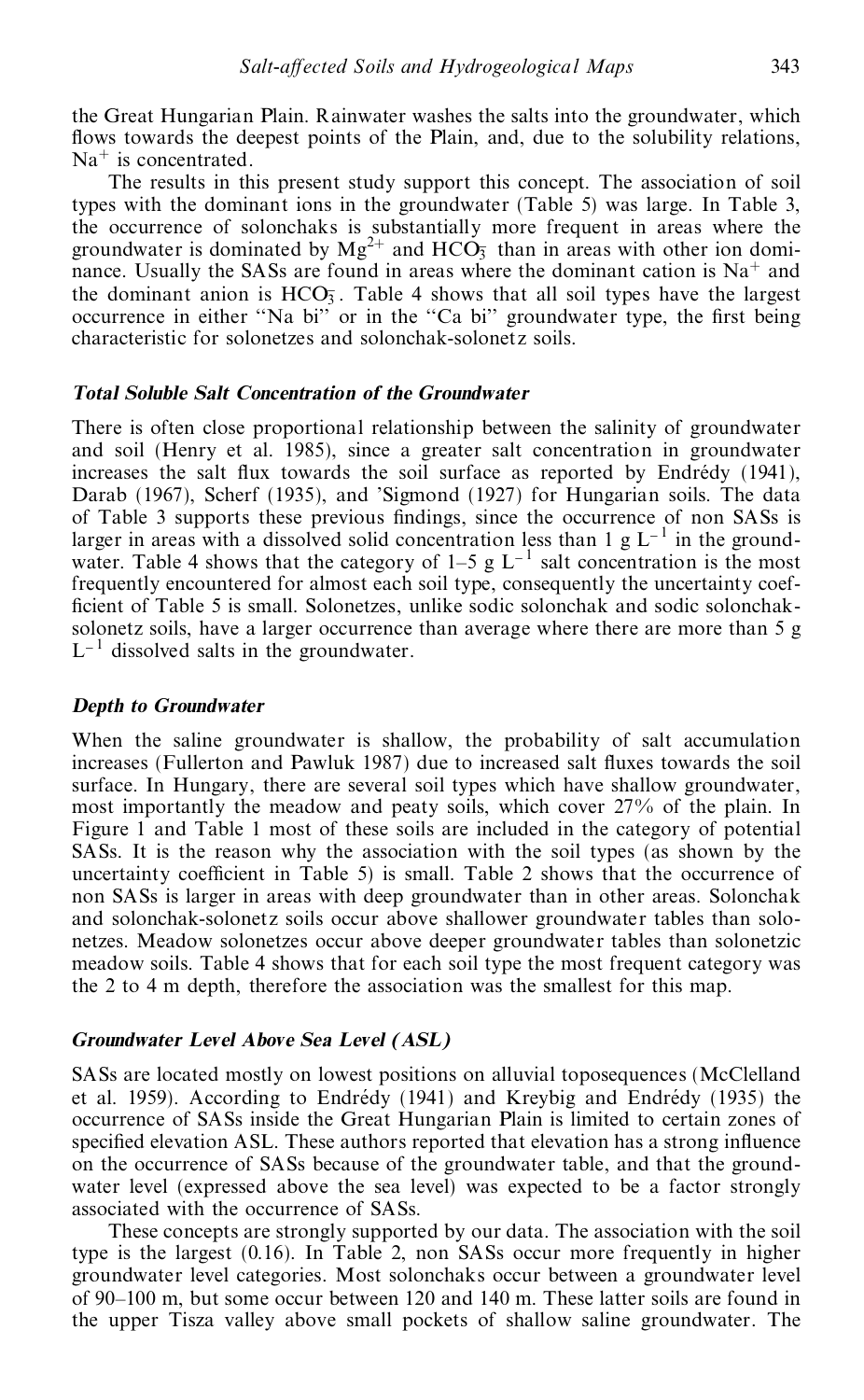difference between the elevation of groundwater level of solonchaks and calcareous meadow solonetzes shows that the latter is found lower and close to the Tisza River. The difference between the elevation in the Danube (higher) and Tisza valleys is clearly visible in that the meadow solonetzes (typical for the Tisza valley) occur at a lower groundwater level ASL than the solonchaks. Table 4 shows that the occurrence of meadow solonetzes upstream of the Tisza River (85–90 m height of groundwater ASL) is greater than the downstream occurrences.

Table 4 shows that noncalcareous solonetzes and related soils (Nos. 3, 7, 8, 9, 10) occur most frequently with similar conditions for particle size and dominant ions (clay,  $Na^+$  and  $HCO<sub>3</sub>$  dominant in groundwater 80–90 m ASL). Sodic solonchak and calcareous solonetzes (Nos. 2, 4, 6) are more frequently encountered on sands, where  $Ca^{2+}$  is dominant ion in the groundwater. One combination of most frequently encountered categories is shared by two soil types: meadow solonetz and solonetzic meadow soil (Nos. 7 and 9) are closely related and distinguished only by the structural features of A and B horizons.

### *Association between Hydrogeological Variables*

Table 5 shows that the associations, expressed by an uncertainty coefficient between the hydrogeological variables themselves, are not as strong as the association between the SASs types and the hydrogeological variables. This showed that the hydrogeological variables and SASs have multiple interrelationships.

All calculated associations were very significant, due to the large number of delineations. The associations could not be improved with better sampling, since this sampling was comprehensive. The differences between the associations show the degree of relationships.

These results support the importance of not a single factor but a combination of cooperating factors on the formation of SASs. Sand and loess deposited in dunes or as plateaus provide fast leaching, where the groundwater level is deep. In the lower lying areas in the recent floodplains, the groundwater level is shallow, and the fine clayey surface deposits favor salt accumulation. Due to the shallow depth, evaporation from groundwater is greater, and consequently, the salt concentration in groundwater increases. Due to the differences in the solubility of the dissolved salts in the groundwater, Ca and Mg salts tend to precipitate at smaller concentrations, and there is a tendency of dominance by the most soluble Na and sulfate and chloride salts in the more saline groundwaters. These results support the theories of Endrédy (1941), Várallyay (1967), Erdélyi (1979), and Tóth (1984) on the role of basin-wise accumulation and concentration of groundwaters.

### **Conclusions**

The uncertainty coefficient values between the maps are small, but all are statistically significant at P  $<$  0.0001 and comparable to those reported earlier (Sorochkin 1977).<br>A possible reason why the uncertainty coefficients are small, is that recent human activity has sunk groundwater levels. This has an additional affect, in that soils are changing in response to the new hydrological events, and solonchaks were converted to solonchak-solonetzes (Tóth and Blaskó 1998). Since the hydrogeological maps studied were compiled for general information and not for the study of soil salinization, an increase in uncertainty coefficients may be expected in the application of other categories to these maps. The separation of new categories inside the categories "2-4 m groundwater depth" and "1-5 g L<sup>-1</sup> salt concentration in groundwater" is the most promising.

The GIS approach to the evaluation of soil distribution is a powerful means of utilizing large data sets and developing regional perspective of soil distribution and geological factors responsible for the distribution. Additionally, this approach is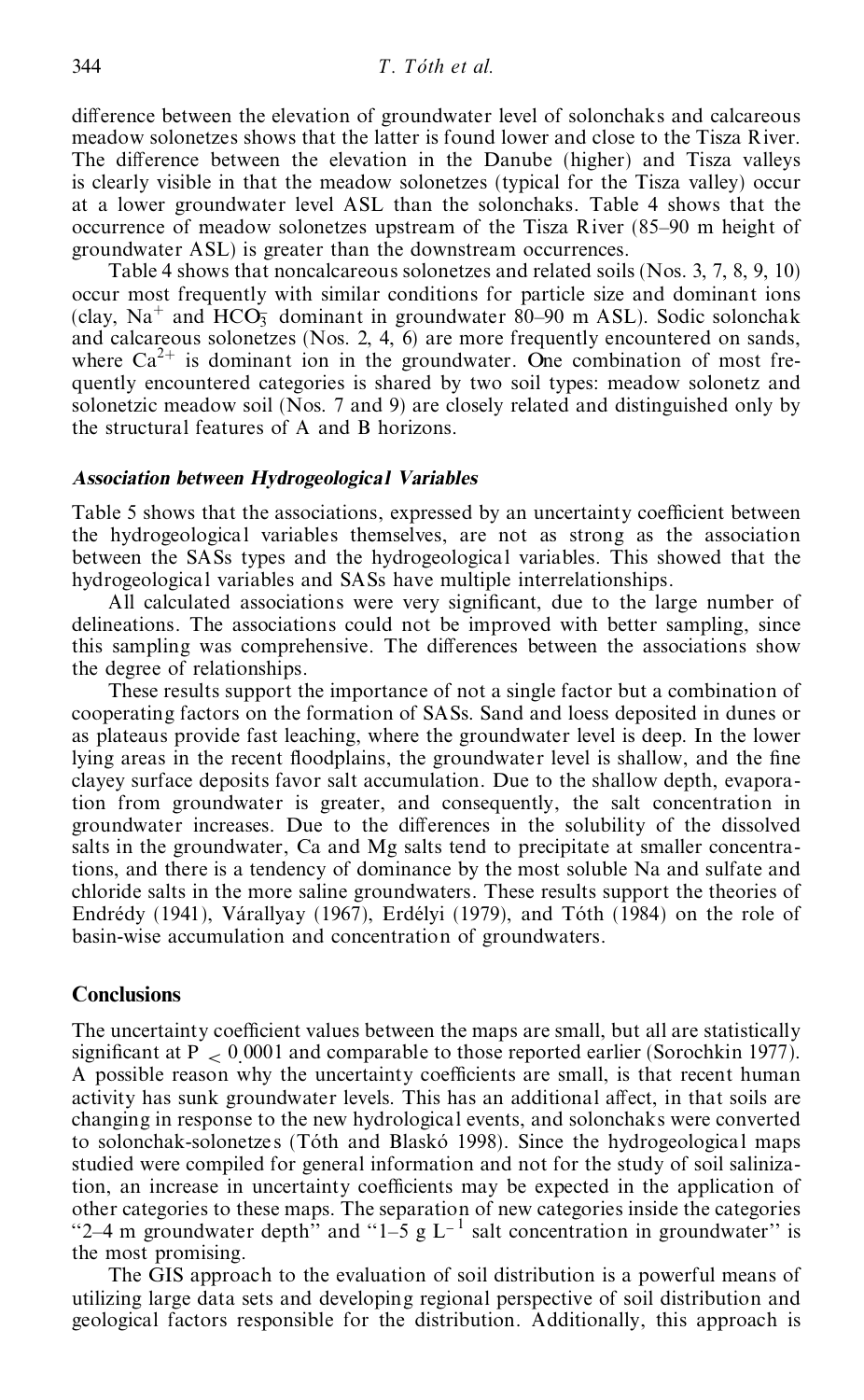useful for developing hypothesis of SAS formation and for identifying areas for more detailed pedological and hydrological research. Prediction of the occurrence of SAS is treated in a subsequent paper (Tóth et al. 2002).

# **References**

- Bui, E. N., L. Krogh, R. S. Lavado, F. O. Nachtergaele, T. Tóth, and R. W. Fitzpatrick. 1998. Distribution of sodic soils: the world scene. In Sodic soils: Distribution, properties, management and environmental consequences, edited by M. E. Sumner and R. Naidu, 19-33. Oxford University Press, New York.
- Daineko, E. K., and V. M. Fridland. 1972. Practical application of information and logic analysis to show interrelations between soil-forming factors and certain morphological properties of soils. In Soil combinations and their genesis, edited by V. M. Fridland, 236– 246. Amerind Publishing Co. Pvt. Ltd., New Delhi.
- Darab, K. 1967. Remarks on the study of Dr. H. Franz "Data on the Quaternary stratigraphy and the formation of salt-affected soils in Hortobágy and its periphery." Agrokémia és Talajtan 16:459-468. (in Hungarian).
- Endrédy, E. 1941. On the question of the formation of salt-affected soils. Ontozésügyi Közlemények 3(1):207–217 (in Hungarian).
- Erdélyi, M. 1979. The hydrodynamics of the Hungarian Basin. VIT UKI Proceedings No. 18:1– 82.
- Eugster, H. P., and B. F. Jones. 1979. Behavior of major solutes during closed-basin brine evolution. American Journal of Science 279:609-631.
- Fullerton, S., and S. Pawluk. 1987. The role of seasonal salt and water fluxes in the genesis of solonetzic B horizons. Canadian Journal of Soil Science 67:719-730.
- Gardner, W. R. 1960. Soil water relations in arid and semiarid conditions. Arid Zone Research  $15:37-61.$
- Henry, J. L., P. R. Bullock, T. J. Hogg, and D. Luba. 1985. Groundwater discharge from glacial and bedrock aquifers as a soil salinization factor in Saskatchewan. Canadian Journal of Soil Science 65:749-768.
- Kellog, C. E. 1934. Morphology and genesis of the solonetz soils of western North Dakota. Soil Science 38:483-501.
- Kreybig, L., and A. Endrédy. 1935. Über die Abhängigkeit des Vorkommens von Alkaliböden im Oberen Tisza-Gebiete Ungarns von der absoluten Höhenlage. In Transactions of III International Congress of Soil Science, pp. 357-360. Oxford, United Kingdom.
- Kuti, L., T. Tóth, L. Pásztor, and U. Fügedi. 1999. Relationship between the data of agrogeological maps and the extent of salt-affected soils on the Great Hungarian Plain. Agrokémia és Talajtan 48:501–516 (in Hungarian).
- Lukács, A., and M. Rédly. 1988. The analysis of the salt concentration and composition of soils. In Methods in soil science and agrochemistry 2, edited by I. Buzás, 174–210. Mezögazdasági Kiadó, Budapest (in Hungarian).
- McClelland, C. A. Mogen, W. M. Johnson, F. W. Schroer, and J. S. Allen. 1959. Chernozems and associated soils of eastern North Dakota: Some properties and topographic relationships. Proceedings of the Soil Science Society of America 23:51-56.
- Methodological Publications. 1973. Chemical analyses. Geological Institute of Hungary, Budapest (in Hungarian).
- Rónai, A. 1975. The geological atlas of the Great Hungarian Plain. In The region of Tiszafüred. Geological Institute of Hungary, Budapest (in Hungarian).
- Scherf, E. 1935. Geologische und morphologische Verhältnisse des Pleistozäns und Holozäns der grossen ungarischen Tiefebene und ihre Beziehungen zur Bodenbildung, insbesondere der Alkalibodenentstehung, Annual Report of the Hungarian Geological Institute from the Years 1925–1928, 1–37. Hungarian Geological Institute, Budapest.
- Shannon, C. E. 1948. A mathematical theory of communication. Bell System Technical Journal 27:379-423.
- 'Sigmond, A. 1927. Hungarian alkali soils and methods of their reclamation. Special publication, California Agricultural Experiment Station. University of California, Berkeley, California.
- Sorochkin, V. M. 1977. On the use of the information-logical method in soil studies. Pochvovedenie 1977(9):131-139.
- Szabolcs, I. 1974. Salt-affected soils in Europe. Martinus Nijhoff, The Hague, The Netherlands.